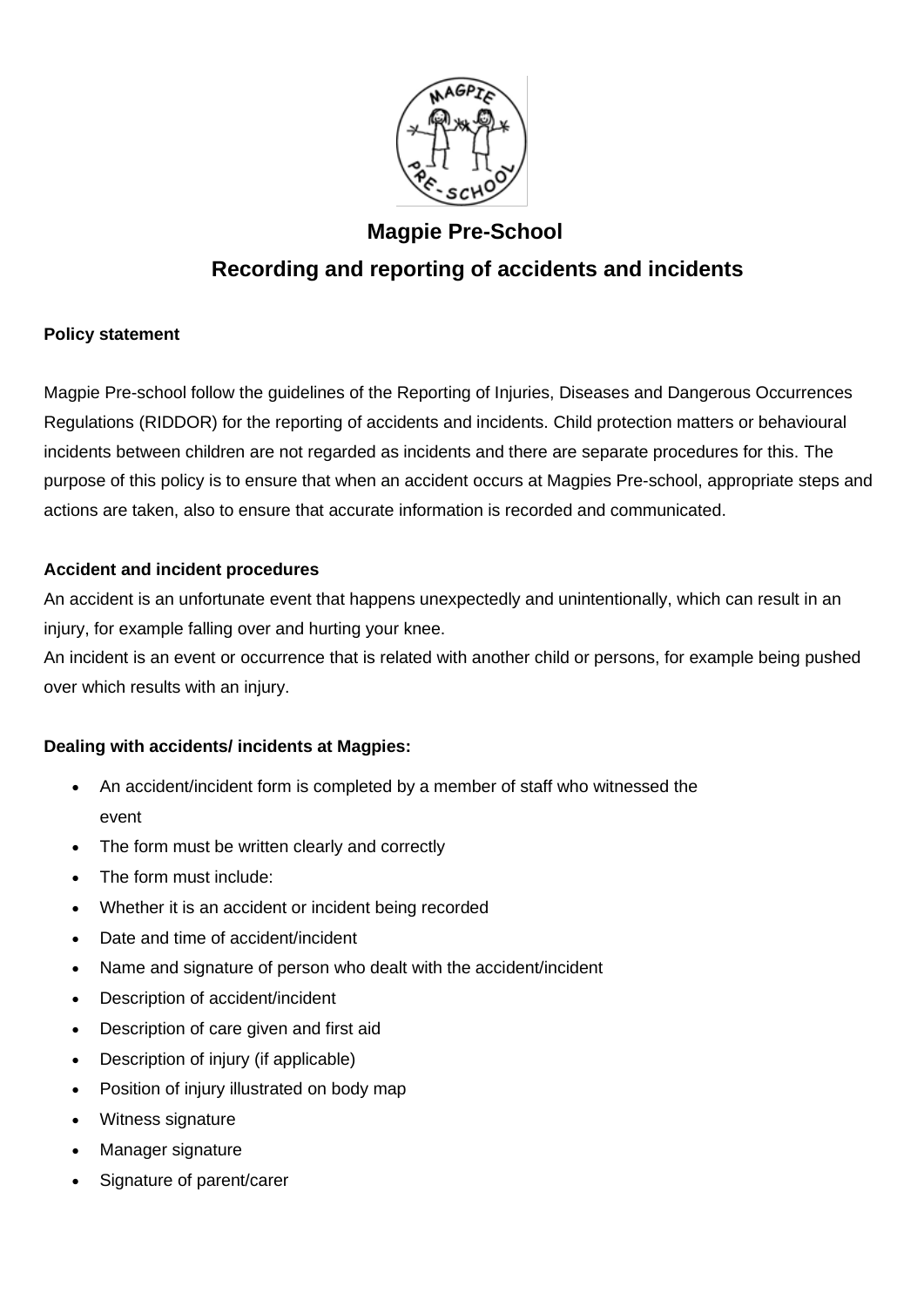## **Prior accidents or incidents**

A "existing injury" is something that has happened outside of the setting, that has caused an injury or meant the individual has had to seek medical advice.

When a child comes into the setting it is the parents/ carers responsibility to inform the staff member of any accidents or injuries that have occurred outside of the setting. The parent will need to fill out the 'existing injuries' form, to inform us what has happened, they will then sign and the form will be countersigned by the practitioner and manager.

If a member of staff notices marks on a child from an injury that has not been obtained from the setting, the staff member will inform the parent at the end of the session and ask them to complete the form. If a parent refuses to complete or sign the form, a staff member and management will complete form and note that parent/career did not want to complete form.

#### **Reporting accidents and incidents**

- Ofsted is notified as soon as possible, but at least within 14 days, of any instances which involve:
	- **-** food poisoning affecting two or more children looked after on our premises
	- **-** a serious accident or injury to, or serious illness of, a child in our care and the action we take in response
	- **-** the death of a child in our care
- **EXECT** Local child protection agencies are informed of any serious accident or injury to a child, or the death of any child, while in our care and act on any advice given by those agencies.
- Any food poisoning affecting two or more children or adults on our premises is reported to the local Environmental Health Department.
- Magpies meet legal requirements in respect of the safety of our employees and the public by complying with RIDDOR. We report to the Local Authority (LA). Please note that providers on school premises or domestic premises report to the Health and Safety Executive (HSE):
	- **-** Any work-related accident leading to an injury to a member of the public (child or adult), for which they are taken directly to hospital for treatment.
	- **-** Any work-related accident leading to a specified injury to one of our employees. Specified injuries include injuries such as fractured bones, the loss of consciousness due to a head injury, serious burns or amputations.
	- **-** Any work-related accident leading to an injury to one of our employees which results in them being unable to work for seven consecutive days. All work-related injuries that lead to one of our employees being incapacitated for three or more days are recorded in our accident book.
	- **-** When one of our employees suffers from a reportable occupational disease or illness as specified by the HSE.
	- **-** Any death, of a child or adult, that occurs in connection with a work-related accident.
	- **-** Any dangerous occurrences. This may be an event that causes injury or fatalities or an event that does not cause an accident, but could have done; such as a gas leak.